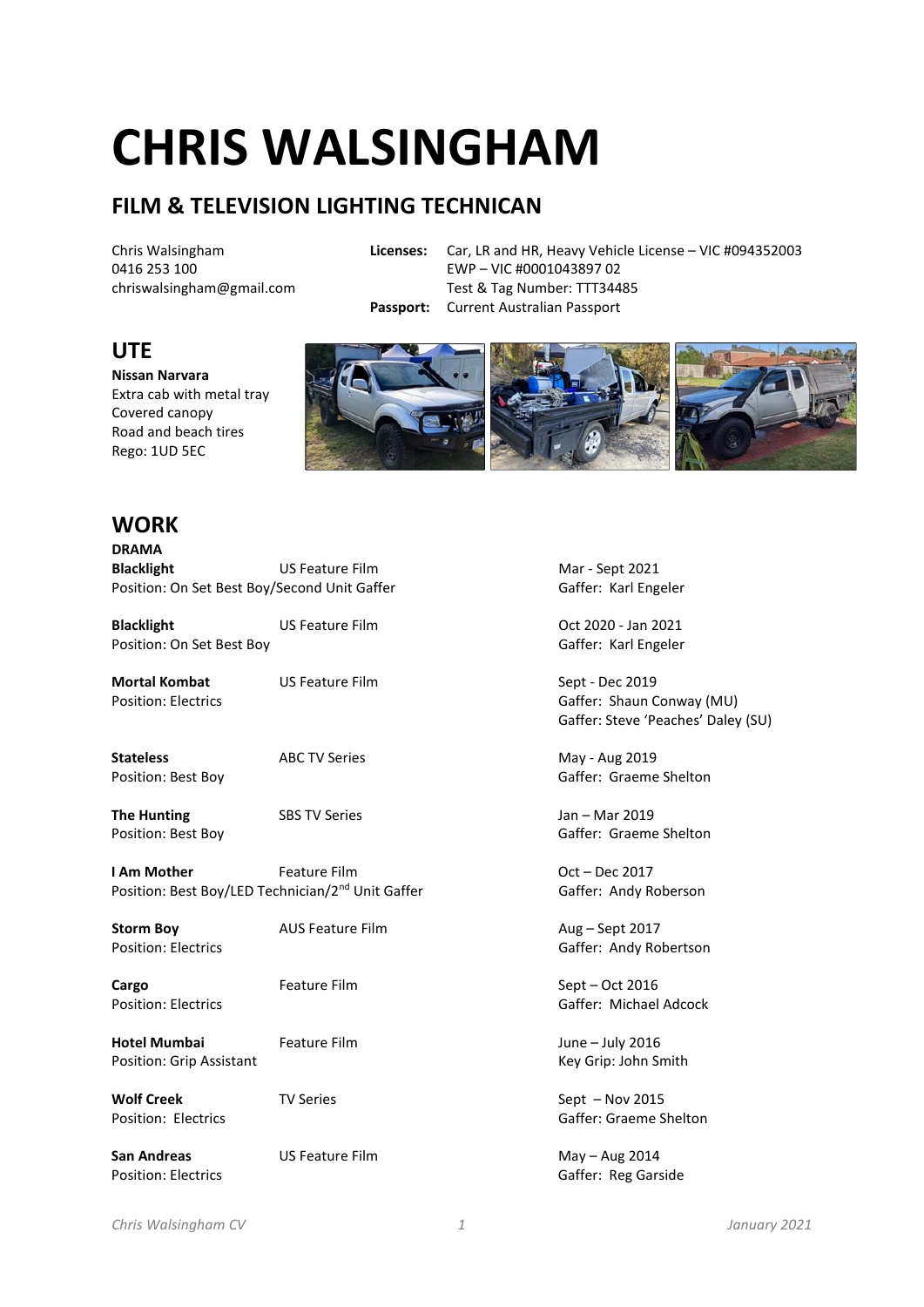| The Inbetweeners 2 (The Long Goodbye)    | UK Feature Film |
|------------------------------------------|-----------------|
| Position: Facilitating Gaffer / Best Boy |                 |

**Secrets & Lies TV Series TV Series** May – July 2013<br>
Position: Best Boy Position: Best Boy

**Strange Calls** TV Series Feb – Mar 2012 Position: Best Boy Gaffer: Glenn Jones

**Terra Nova US TV Series CONSIDER 1999 12011** Position: Best Boy Second Unit/ Additional Electrics Gaffer: Mick O'Brien

**Bait 3D Feature Film Example 2010 Aug – Nov 2010** 

**A Heartbeat Away** Feature Film Feb – Mar 2010 Position: Best Boy Gaffer: Glenn Jones

**Narnia – Voyager of Dawn Treader** Feature Film July – Nov 2009 Position: Rigging Electrics **Rigging Gaffer: Ant Tulloch** 

**Sea Patrol 3** TV Series Feb 2009 Position: Replacement Electrics Communication: Replacement Electrics Communication: Gaffer: Martin Perrott

**My Year Without Sex** Feature Film **April – May 2008** Position: Electrics Gaffer: Chris Dewhurst

**The Pacific US TV Series VIS TV Series** Jan – Mar 2008 Position: Replacement Electrics Cassets Cassets Gaffer: Karl Engeler

**Forensic Investigators** AUS TV Series 2006/07 Position: Best Boy Gaffer: Glenn Jones

**48 Hours** CBS Documentary Jan 2005 Position: Best Boy Gaffer: Glenn Jones

**House of Wax Feature Film Feature Film** July – Aug 2003 Position: Second Unit Electrics Gaffer: Mick O'Brien

**"I'm A Celebrity Get Me Outta Here - UK"** Series 2 Live TV Jan – May 2003 Position: Best Boy Gaffer: Robbie Burr

Getting Square **Feature Film** Cost – Dec 2002 Position: Best Boy Gaffer: Chris Fleet

**"I'm A Celebrity Get Me Outta Here - UK"** Series 1 Live TV Aug – Sept 2002 Position: Best Boy Gaffer: Chris Fleet

**Inspector Gadget 2** Feature Film Nov 2001 – Feb 2002 Position: Electrics Gaffer: Chris Fleet

**Ihaka TVM** TVM July – Aug 2000

Dec 2013 – Jan 2014 Gaffer: Shaun Mones (UK)

Position: Electrics Gaffer: Paul Johnson

**Wilde Girls** MOW **MOW** April – May 2001 Position: Electrics **Gaffer:** Chris Fleet

Position: Electrics **Gaffer:** Tony Holtham

*Chris Walsingham CV 2 January 2021*